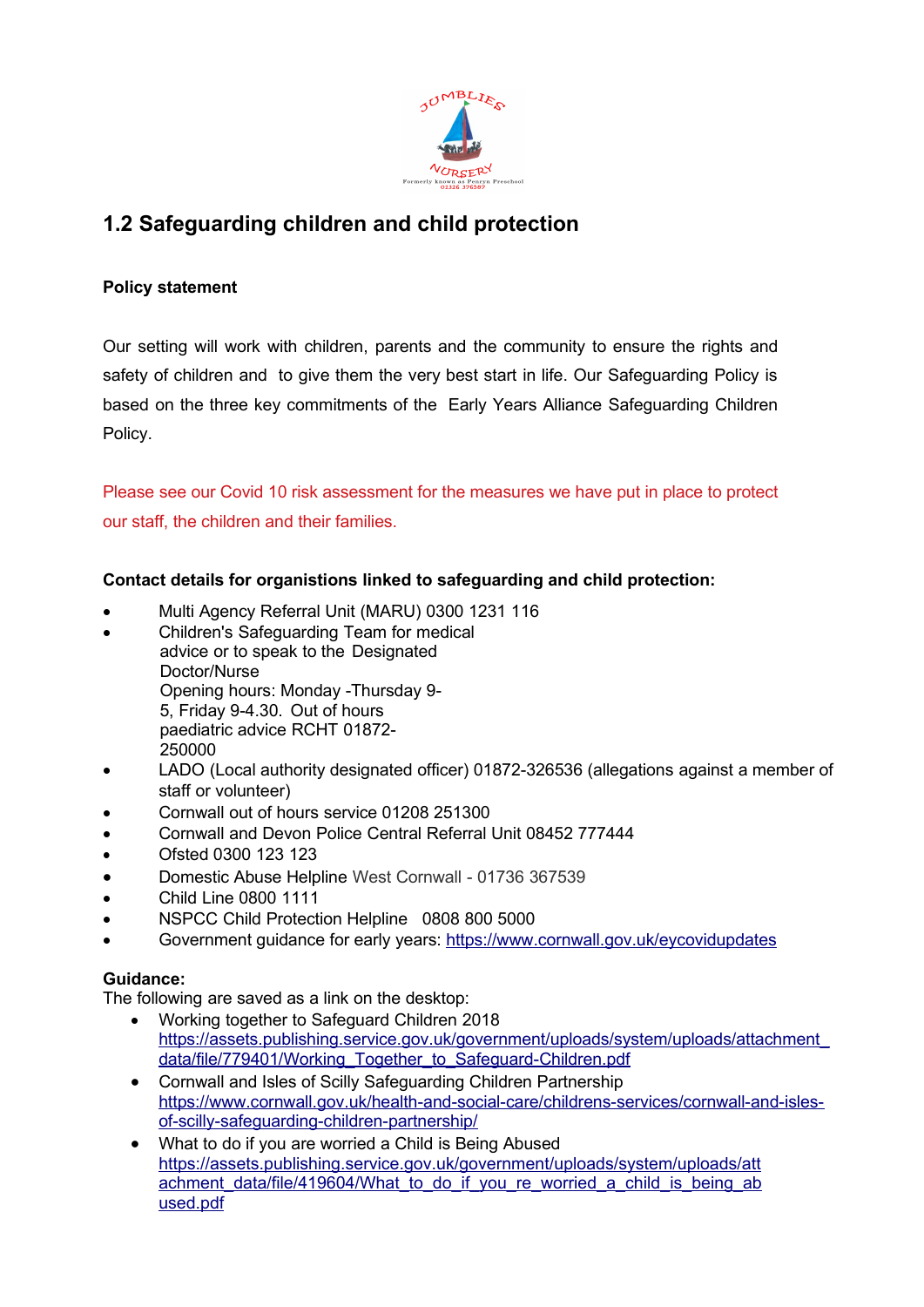- Prevent Duty document
- SEN Code of Practice 2014
- Guidance for safe working practice for adults working with children and young people in an education setting.

#### **Paper copies of the following documents are kept with the Safeguarding Children Policy:**

- Maru (Multi Agency Referral Unit) Contact details.
- Map of common sites of accidental and non-accidental injuries.
- The Prevent Duty.
- The EYFS and British Values poster
- List of supportive websites.
- LSP Inter-agency Guidance notes
- LADO Guidance

#### **Procedures**

We carry out the following procedures to ensure we meet the three key commitments of the Alliance Safeguarding Children Policy.

#### **Key commitment 1**

We are committed to building a 'culture of safety' in which all children are protected from abuse and harm in all areas of our service delivery. This includes children with special educational needs and /or disabilities.

#### **Our designated officer who oversees this work is:**

Sabine Underwood and Maddi Murley

#### **Staff responsible for specific areas related to safeguarding and child protection are:**

- $\triangleright$  Health and safety officers are Sabine Underwood and Cath Phillis.
- Child Protection Officers are Sabine Underwood and Maddi Murley
- SENCO Sabine Underwood and Maddi Murley. See our Special Educational Needs Policy.
- ▶ Behaviour Management Coordinator is Maddi Murley. See our Behaviour Management Policy.
- Children in Care Officer is Cath Phillis.
- We ensure all staff are trained to understand our safeguarding and child protection policies and procedures and that parents are made aware of them too.
- We have a cause of concern book in which any concerns and discussions with parents/carers regarding these concerns are noted.
- Children coming in with injuries sustained out of the setting are recorded, as is the parents explanation of how these injuries were sustained.
- All staff have an up-to-date knowledge of safeguarding issues, are alert to the signs and symptoms of abuse, and understand their professional duty to ensure safeguarding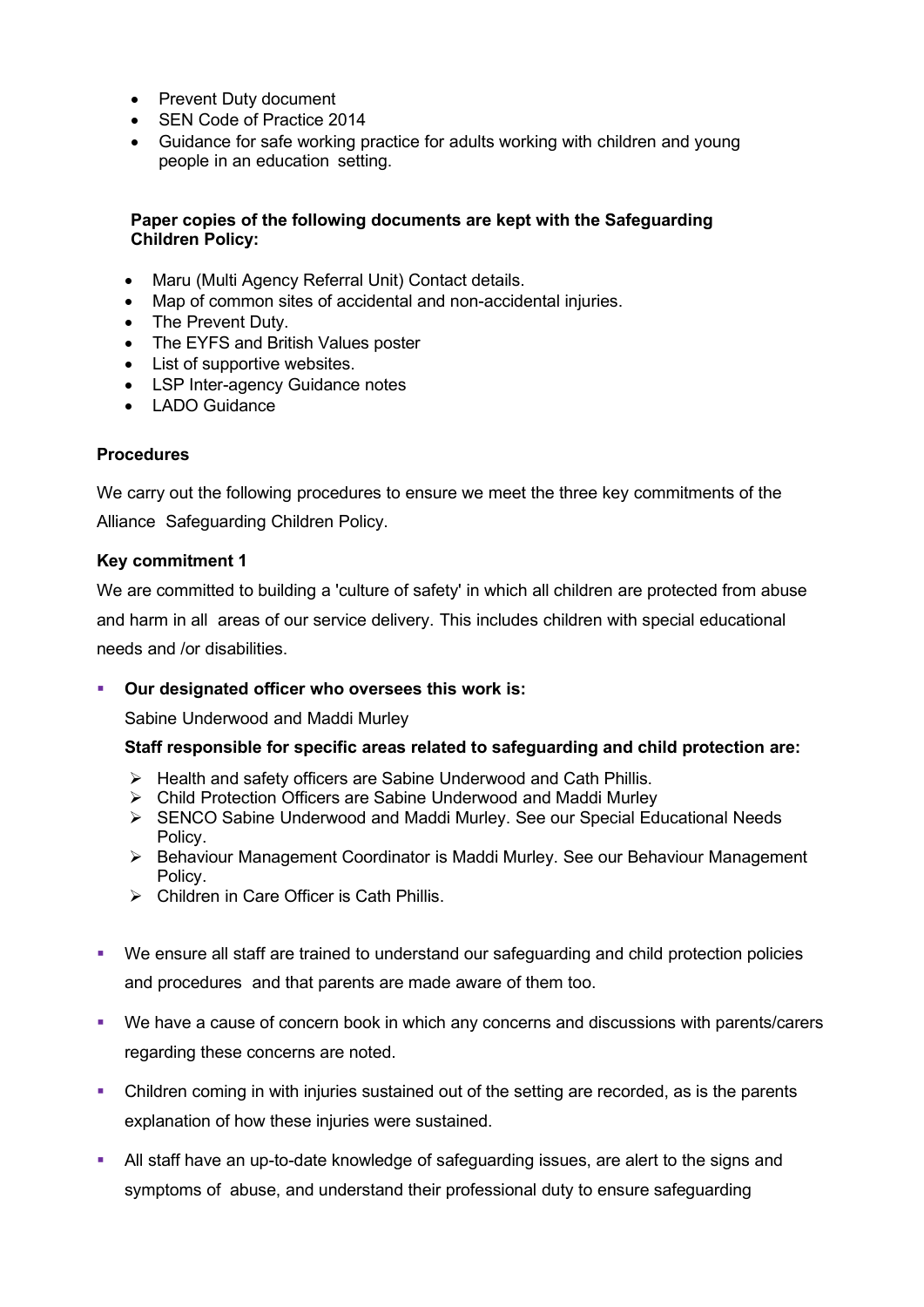concerns are reported to the local authority Multi Agency Referral Team or the NSPCC. Updates are facilitated by staff attending a Safeguarding Course every three years as well as in-house staff training meetings annually.

- The designated officers attend bi-annual training to update their knowledge.
- All staff are confident to ask questions in relation to any safeguarding and child protection concerns and know not to just take things at face value but can be respectfully skeptical.
- Adequate and appropriate staffing resources are provided to meet the needs of all children. This ensurers that the risk of peer on peer abuse can be identified early and dealt with appropriately.
- Applicants for posts within the setting are clearly informed that the positions are exempt from the Rehabilitation of Offenders Act 1974
- **Enhanced criminal records and barred lists checks and other suitability checks are** carried out for staff andvolunteers prior to their post being confirmed, to ensure that no disqualified person or unsuitable person works at the setting or has access to the children.
- Where applications are rejected based on information disclosed, applicants have the right to know and to challenge incorrect information.
- Enhanced criminal records and barred lists checks are carried out on anyone living or working on the premises.
- **Volunteers do not work unsupervised.**
- Information is recorded about staff qualifications, and the identity checks and vetting processes that have been completed including:
	- **-** the criminal records disclosure reference number;
	- **-** the date the disclosure was obtained; and
	- **-** details of who obtained it.
- All staff and volunteers are informed that they are expected to disclose any convictions, cautions, court orders or reprimands and warnings which may affect their suitability to work with children (whether received before or during their employment with us).
- All staff and volunteers are required to notify us if anyone in their household (including family members, lodgers, partners etc.) has any relevant convictions, court orders, reprimands and warnings or has been barred from, or had registration refused or canceled in relation to any childcare provision (see above questions), or have had orders made in relation to care of their children.
- We notify the Disclosure and Barring Service of any person who is dismissed from our employment, or resigns in circumstances that would otherwise have led to dismissal for reasons of a child protection concern.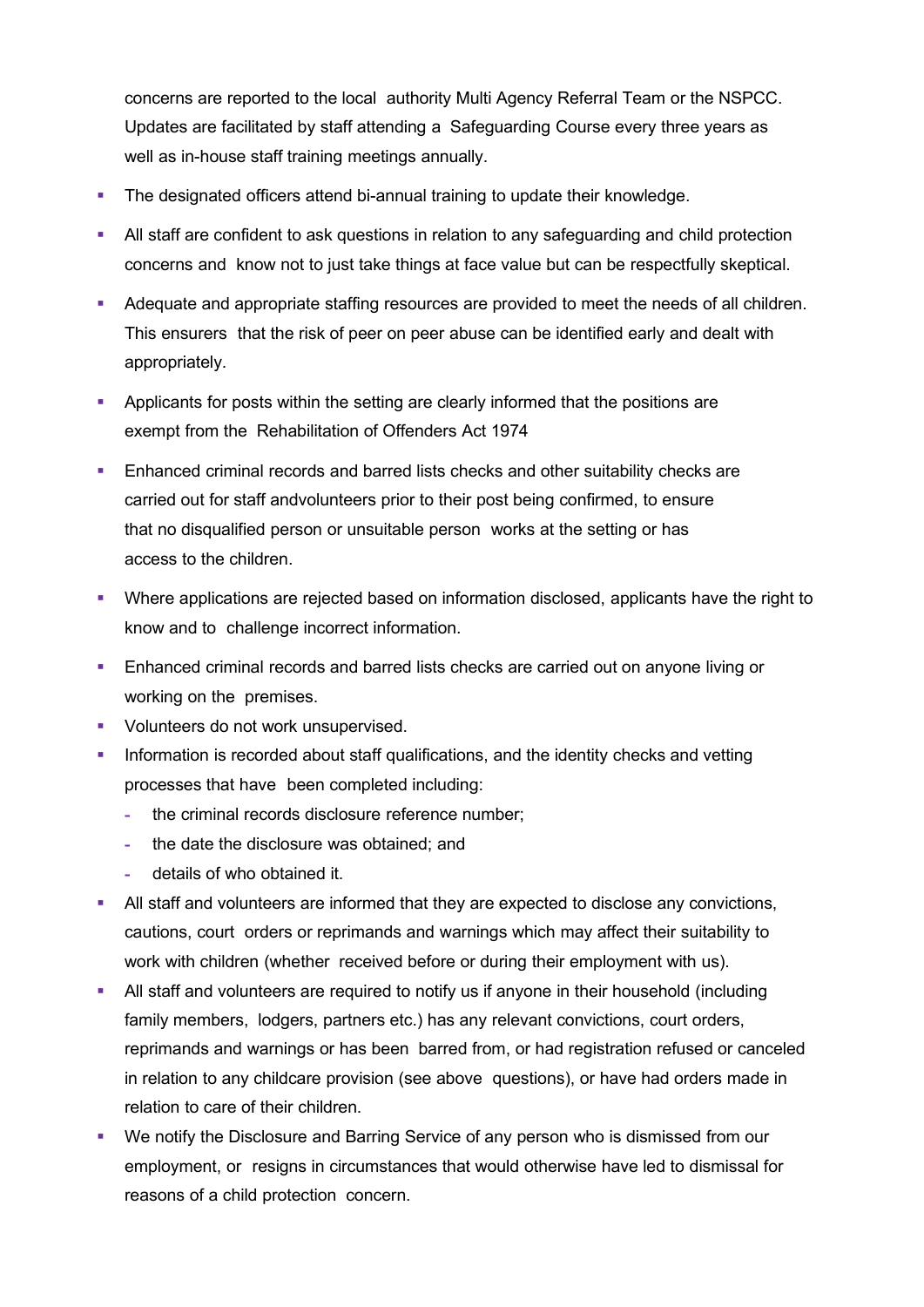- Procedures are in place to record the details of visitors to the setting.
- Security steps are taken to ensure that we have control over who comes into the setting so that no unauthorised person has unsupervised access to the children.
- Steps are taken to ensure children are not photographed or filmed on video for any other purpose than to record their development or their participation in events organised by us. Parents sign a consent form and have access to records holding visual images of their child.
- Any personal information is held securely and in line with data protection requirements and guidance from the ICO (Information Commissioner's Office).
- The designated person in the setting has responsibility for ensuring that there is an adequate e-safety policy in place. Children are not able to access the internet without adult supervision.
- We keep a written record of all complaints and concerns including details of how they were responded to.
- We ensure that robust risk assessments are completed, that they are seen and signed by all relevant staff and that they are regularly reviewed and updated, in line with our health and safety policy.
- **The designated officers will support each to undertake their role adequately and offer** advice, guidance, supervision and support.
- The designated officers will be informed at the first opportunity of every significant safeguarding concern, however this should not delay any referrals being made to the children's social worker services, the LADO, Ofsted or Riddor.

## **Key commitment 2**

We are committed to responding promptly and appropriately to all incidents, allegations or concerns of abuse that may occur and to work with statutory agencies in accordance with the procedures that are set down in 'What to do if you're worried a child is being abused' (HMG 2015).

#### *Responding to suspicions of abuse*

- We acknowledge that abuse of children can take different forms physical, emotional, and sexual, as well as neglect.
- When children are suffering from physical, sexual or emotional abuse, or experiencing neglect, this may be demonstrated through:
	- **-** significant changes in their behaviour;
	- **-** deterioration in their general well-being;
	- **-** their comments which may give cause for concern, or the things they say (direct or indirect
	- **-** disclosure);
	- **-** changes in their appearance, their behaviour, or their play;
	- **-** unexplained bruising, marks or signs of possible abuse or neglect; and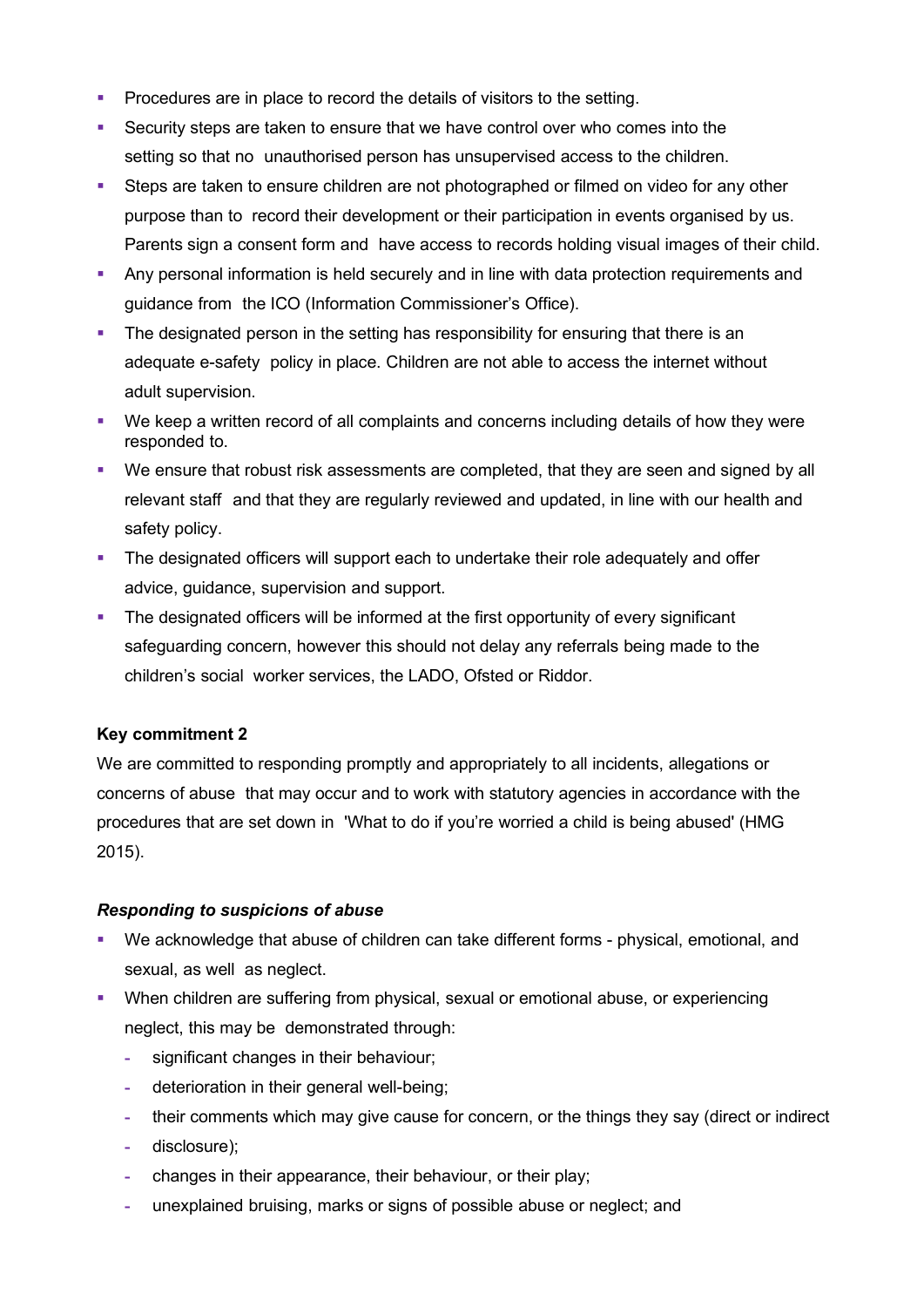- **-** any reason to suspect neglect or abuse outside the setting.
- We consider factors affecting parental capacity and risk, such as social exclusion, domestic violence, parent's drug or alcohol abuse, mental or physical illness or parent's learning disability.
- We are aware that children's vulnerability is potentially increased when they are privately fostered and when we know that a child is being cared for under a private fostering arrangement, we inform our local authority children's social care department.
- We are aware of other factors that affect children's vulnerability such as, abuse of disabled children; fabricated or induced illness; child abuse linked to beliefs in spirit possession; sexual exploitation of children, such as through internet abuse; and Female Genital Mutilation and radicalisation; that may affect, or may have affected, children and young people using our provision. If we are concerned about a girl being at risk of FGM, we will inform the MARU for advice and guidance.
- We also make ourselves aware that some children and young people are affected by gang activity, by complex, multiple or organised abuse, through forced marriage or honour based violence or may be victims of child trafficking. While this may be less likely to affect young children in our care, we may become aware of any of these factors affecting older children and young people who we may come into contact with.
- Where we believe that a child in our care or that is known to us may be affected by any of these factors we follow the procedures below for reporting child protection concerns and follow the LSP (Local Safeguarding Partnership)procedures. Where such evidence is apparent, the child's key person makes a dated record of the details of the concern and discusses what to do with the member of staff who is acting as the 'designated person'. The information is stored on the child's personal file.
- In the event that a staff member or volunteer is unhappy with the decision made of the designated person in relation to whether to make a safeguarding referral they must follow escalation procedures.
- We refer concerns to the local authority children's social care department and co-operate fully in any subsequent investigation. NB In some cases this may mean the police or another agency identified by the Local Safeguarding Partnership.
- We take care not to influence the outcome either through the way we speak to children or by asking questions of children.
- We take account of the need to protect young people aged 16-19 as defined by the Children Act 1989. This may include students or school children on work placement, young employees or young parents. Where abuse is suspected we follow the procedure for reporting any other child protection concerns. The views of the young person will always be taken into account, but the setting may override the young person's refusal to consent to share information if it feels that it is necessary to prevent a crime from being committed or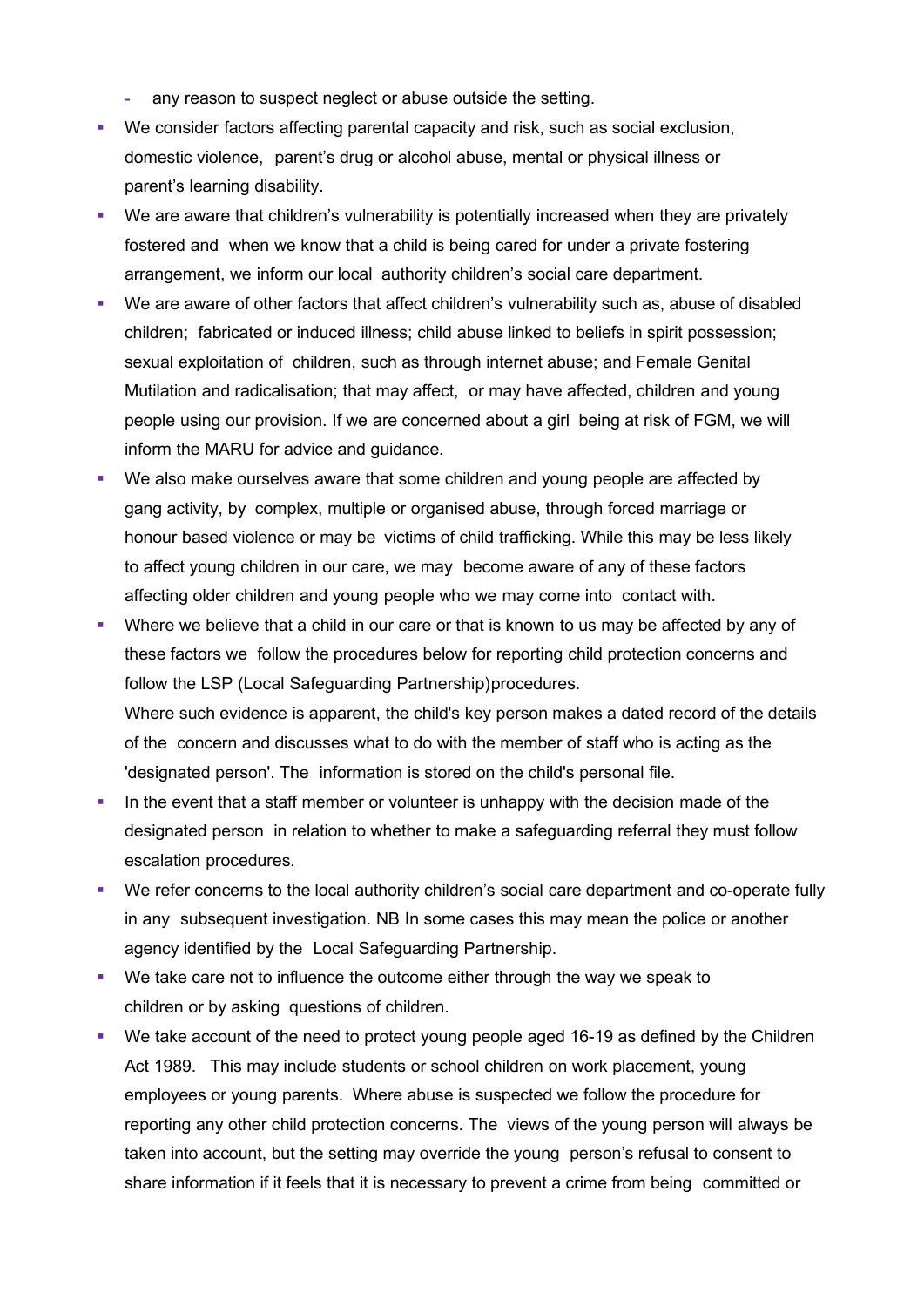intervene where one may have been, or to prevent harm to a child or adult. Sharing confidential information without consent is done only where not sharing it could be worse than the outcome of having shared it.

**We have a whistle blowing policy in place.** 

#### *Recording suspicions of abuse and disclosures*

- Where a child makes comments to a member of staff that give cause for concern (disclosure), or a member of staff observes signs or signals that give cause for concern, such as significant changes in behaviour; deterioration in general well-being; unexplained bruising, marks or signs of possible abuse or neglect; that member of staff:
	- **-** listens to the child, offers reassurance and gives assurance that she or he will take action;
	- **-** does not question the child;
	- **-** makes a written record that forms an objective record of the observation or disclosure that includes: the date and time of the observation or the disclosure; the exact words spoken by the child as far as possible; the name of the person to whom the concern was reported, with the date and time; and the names of any other person present at the time.
- **These records are signed and dated and kept in the child's personal file, which is kept** securely and confidentially.
- The designated officers are informed of the issue at the earliest opportunity, and within 1 working day.
- The designated officer will talk to the parents/ carers fo the child and will decide how to proceed further.

#### *Making a referral to the Multi Agency Referral Unit*

• We use the advice and latest referral guidance on the Multi Agency Referral Unit website. www.supportincornwall.org.uk

#### *Escalation process*

- **If we feel that a referral made has not been dealt with properly or that concerns are not being** addressed or responded to, we will follow the LSP escalation process.
- We will ensure that staff are aware of how to escalate concerns.

#### *Informing parents*

- **Parents are normally the first point of contact. Concerns are discussed with parents to** gain their view of events, unless it is felt that this may put the child in greater danger.
- Parents are informed when we make a record of concerns in their child's file and that we also make a note of any discussion we have with them regarding a concern.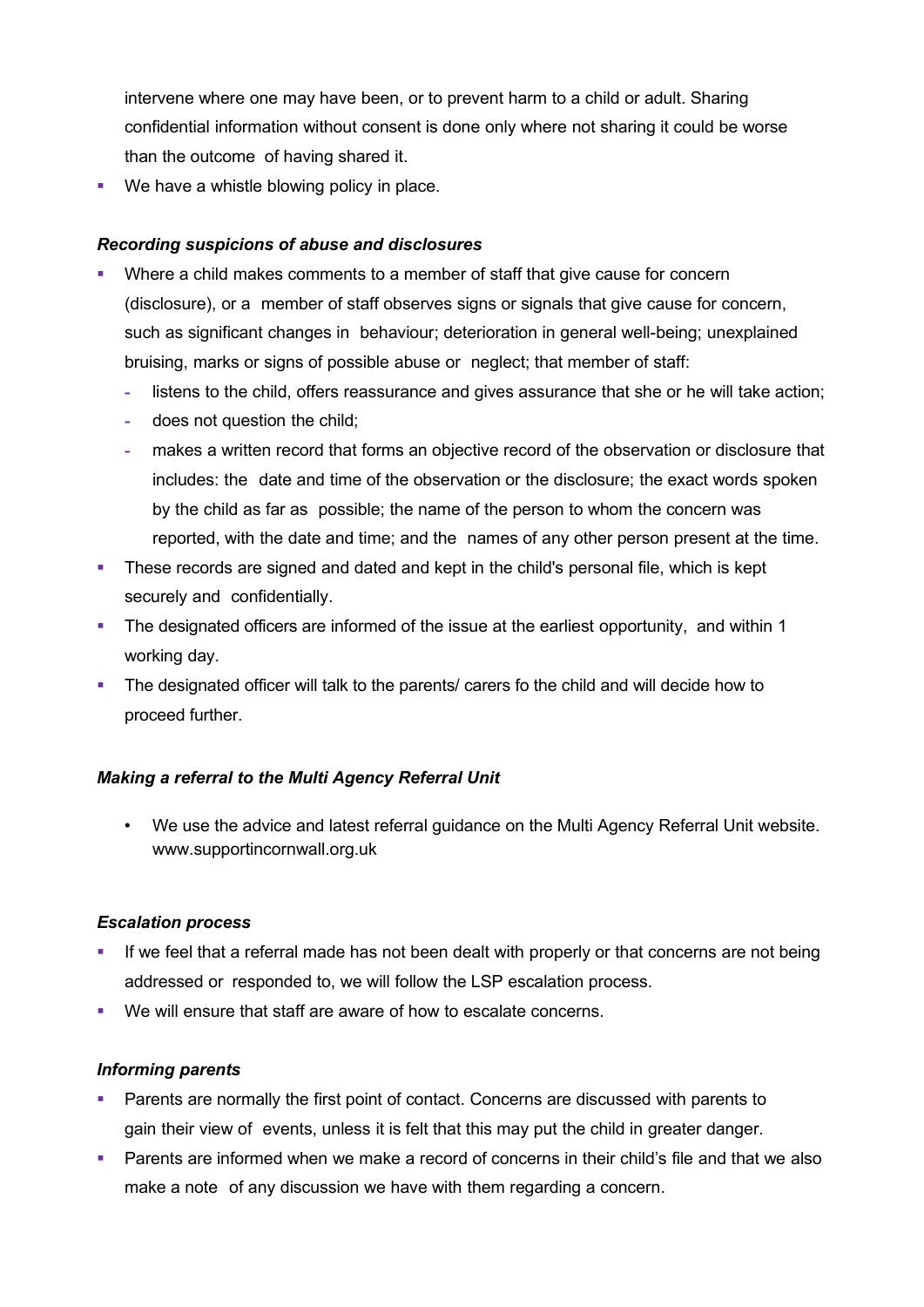- If a suspicion of abuse warrants referral to social care, parents are informed at the same time that the referral will be made, except where the guidance of the Local Safeguarding Children Board does not allow this, for example, where it is believed that the child may be placed in greater danger.
- This will usually be the case where the parent is the likely abuser.
- If there is a possibility that advising a parent beforehand may place a child at greater risk the designated person should seek advice from children's social work services, about whether or not to advise parents beforehand, and should record and follow the advice given.

#### *Liaison with other agencies*

- We work within the Local Safeguarding Partnership guidelines.
- The current version of 'What to do if you're worried a child is being abused' available for parents and staff and all staff are familiar with what they need to do if they have concerns.
- We have procedures for contacting the local authority regarding child protection issues, including maintaining a list of names, addresses and telephone numbers of social workers, to ensure that it is easy, in any emergency, for the setting and children's social care to work well together.
- We notify Ofsted of any incident or accident and any changes in our arrangements which may affect the well-being of children or where an allegation of abuse is made against a member of staff (whether the allegations relate to harm or abuse committed on our premises or elsewhere). Notifications to Ofsted are made as soon as is reasonably practicable, but at the latest within 14 days of the allegations being made.

#### *Allegations against staff*

- We ensure that all parents know how to complain about the behaviour or actions of staff or volunteers within the setting, or anyone living or working on the premises occupied by the setting, which may include an allegation of abuse.
- We respond to any inappropriate behaviour displayed by members of staff, volunteer or any other person living or working on the premises, which includes:
	- **-** inappropriate sexual comments;
	- **-** excessive one-to-one attention beyond the requirements of their usual role and responsibilities, or inappropriate sharing of images.
- We follow the guidance of the Local Safeguarding Children Partnership when responding to any complaint that a member of staff or volunteer within the setting, or anyone living or working on the premises occupied by the setting, has abused a child.
- We ensure that all staff and volunteers know how to raise concerns about a member of staff or volunteer within the setting. We respond to any concerns raised by staff and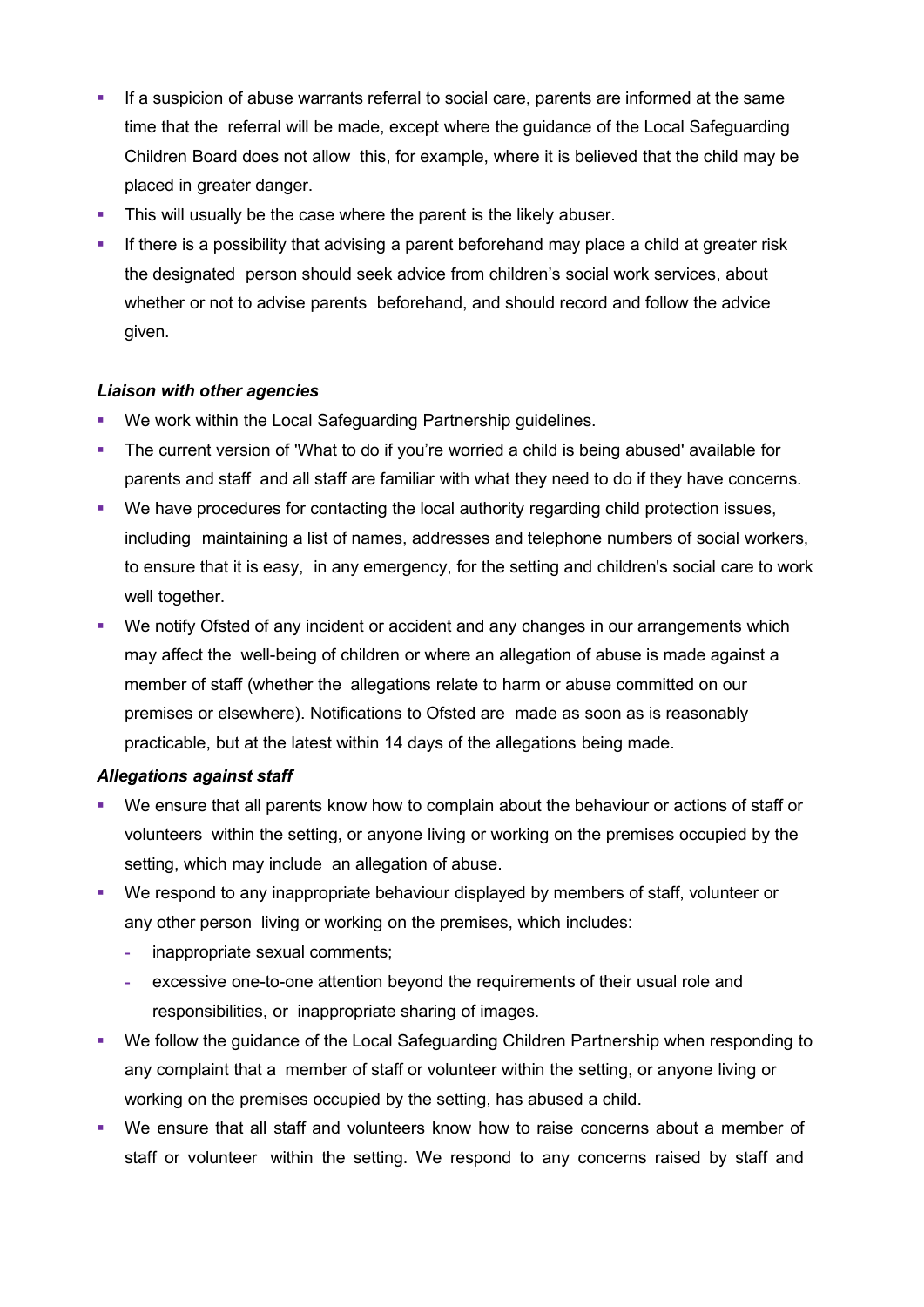volunteers, who know how to escalate their concerns if they are not satisfied with my/our response

- We respond to any disclosure by children or staff that abuse by a member of staff or volunteer within the setting, or anyone living or working on the premises occupied by the setting, may have taken, or is taking place, by first recording the details of any such alleged incident.
- We refer any such complaint immediately to the **Local Authority Designated Officer (LADO)** to investigate.
- We also report any such alleged incident to Ofsted, as well as what measures we have taken. We are aware that it is an offence not to do this.
- We co-operate entirely with any investigation carried out by children's social care in conjunction with the police.
- Where the management team and children's social care agree it is appropriate in the circumstances, the member of staff or volunteer will be suspended for the duration of the investigation. This is not an indication of admission that the alleged incident has taken place, but is to protect the staff, as well as children and families throughout the process.

## *Disciplinary action*

Where a member of staff or volunteer has been dismissed due to engaging in activities that caused concern for the safeguarding of children or vulnerable adults, we will notify the Disclosure and Barring Service of relevant information, so that individuals who pose a threat to children and vulnerable groups can be identified and barred from working with these groups.

#### *Key commitment 3*

We are committed to promoting awareness of child abuse issues throughout our training and learning programms for adults. We are also committed to empowering young children, through our early childhood curriculum, promoting their right to be strong, resilient and listened to.

#### *Training*

- **Training opportunities are sought for all adults involved in the setting to ensure that they** are able to recognise the signs and signals of possible physical abuse, emotional abuse, sexual abuse and neglect and that they are aware of the local authority guidelines for making referrals.
- The designated Officers receive training in accordance with that recommended by the Local Safeguarding Partnership.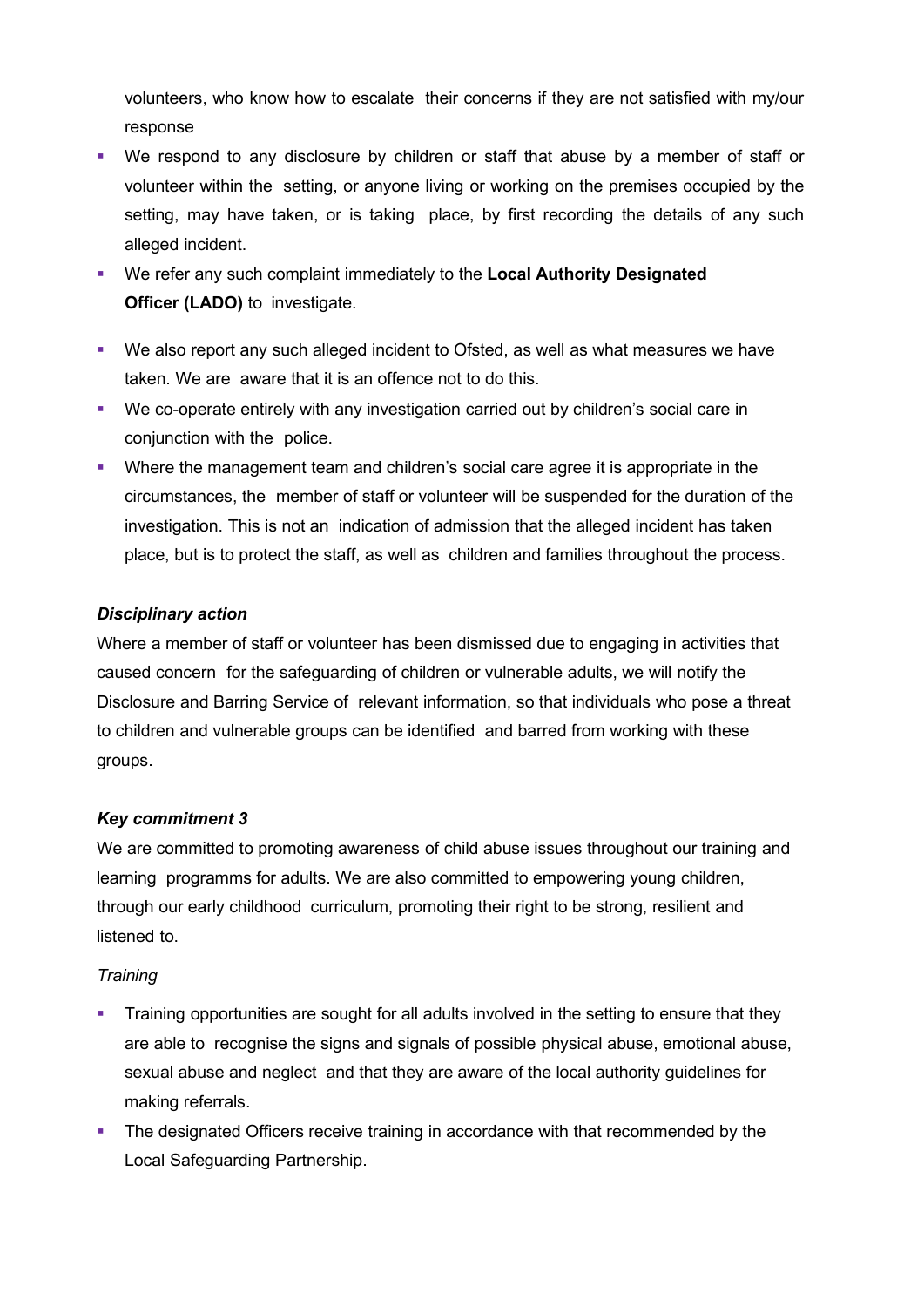We ensure that all staff know the procedures for reporting and recording any concerns they may have about the provision.

#### *Planning*

 The layout of the rooms allows for constant supervision. No child is left alone with staff or volunteers in a one-to-one situation without being visible to others. Volunteers and visitors are not left alone in the wet area/toilet area of the setting.

#### *Curriculum*

- We introduce key elements of keeping children safe into our programme to promote the personal, social and emotional development of all children, so that they may grow to be strong, resilient and listened to and so that they develop an understanding of why and how to keep safe.
- We create within the setting a culture of value and respect for individuals, having positive regard for children's heritage arising from their colour, ethnicity, languages spoken at home, cultural and social background.
- We ensure that this is carried out in a way that is developmentally appropriate for the children.

#### *Confidentiality*

 All suspicions and investigations are kept confidential and shared only with those who need to know. Any information is shared under the guidance of the Local Safeguarding Children Partnership.

## *Support to families*

- We believe in building trusting and supportive relationships with families, staff and volunteers.
- We make clear to parents our role and responsibilities in relation to child protection, such as for the reporting of concerns, information sharing, monitoring of the child, and liaising at all times with the local children's social care team.
- We will continue to welcome the child and the family whilst investigations are being made in relation to any alleged abuse.
- We follow the Child Protection Plan as set by the child's social care worker in relation to the setting's designated role and tasks in supporting that child and their family, subsequent to any investigation.
- Confidential records kept on a child are shared with the child's parents or those who have parental responsibility for the child in accordance with the Confidentiality and Client Access to Records procedure and only if appropriate under the guidance of the Local Safeguarding Children Partnership.